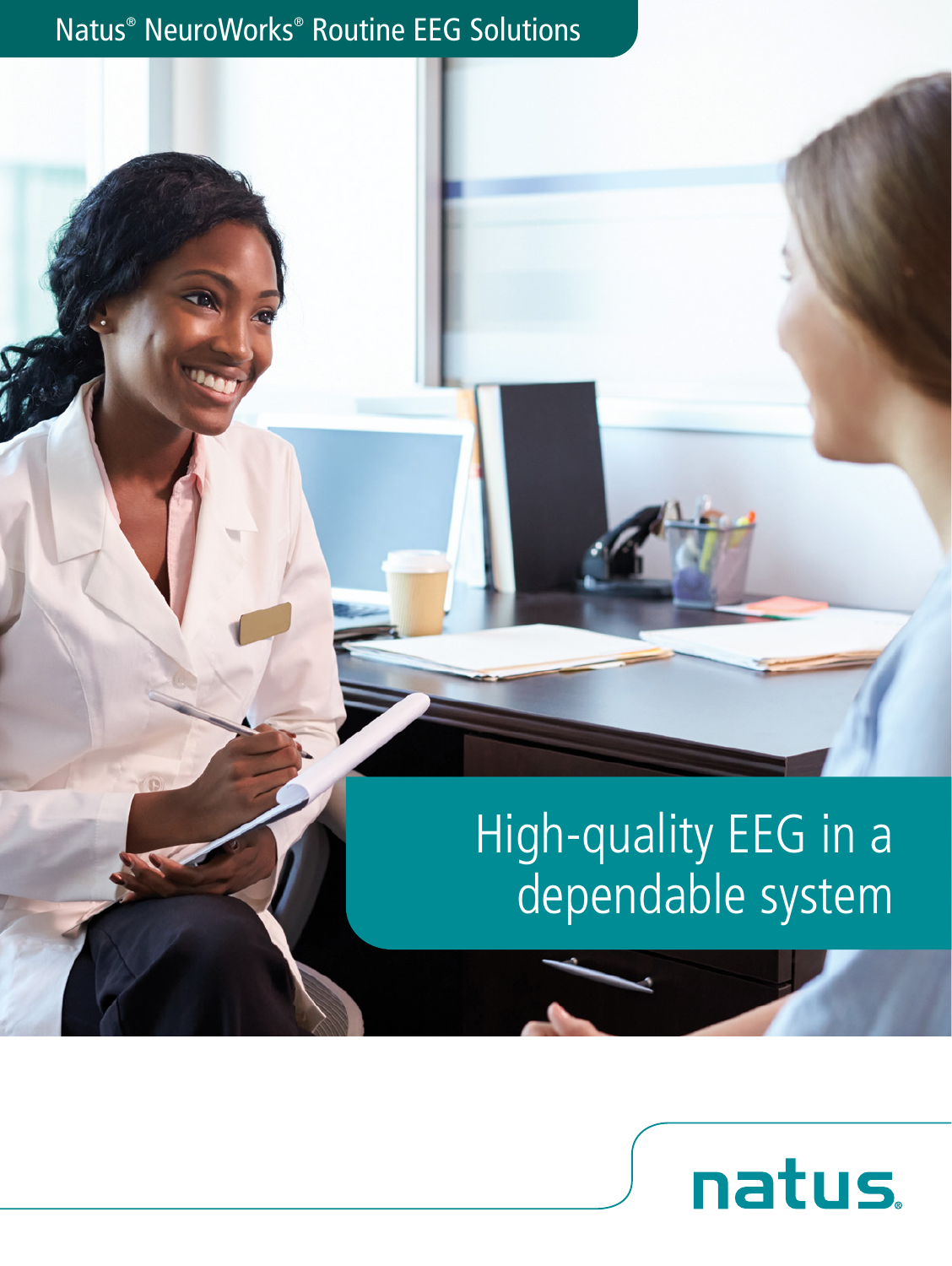# Natus® NeuroWorks® Routine EEG Solutions

# EEG solutions

A powerful solution, rich with dynamic features that provide the tools you need in any environment – EEG lab, operating room, emergency room, private practice clinic, outpatient or EEG service provider.

Reliable performance – Exceptional signal quality with high sample rates and HD video

Setup flexibility – True TCP/IP amplifiers and cameras with DHCP support plug and play anywhere on the network

Enhanced patient mobility and comfort – Small, lightweight patient-wearable amplifiers

Security & HIPAA compliance – XLSecurity role-based HIPAA compliance package with Active Directory integration and encryption

# Natus NeuroWorks software

Industry leading software with an extensive and flexible feature set for a variety of environments

#### Leading-edge software that provides an intuitive clinical experience

- Windows<sup>®</sup> 10 compatible
- Multiple spike and event analysis options, plus many additional Advanced Trending options
- Automated data recovery while operating the Bovie/Electrocautery in the Operating Room
- Fully synchronized, easy to set up, Full HD (1080p) TCP/IP PTZ network cameras
- Data sharing in multi-site environments

#### Time-saving administrator functions

- Easy setup using IP streaming cameras and amplifiers
- Automated discovery of amplifiers and cameras
- Automated settings synchronization across networked NeuroWorks stations



#### Security and peace of mind for IT professionals and clinicians working together

- XLSecurity Layer with role-based security package and drive encryption
- Searchable and powerful enterprise level SQL server distributed database
- Bi-directional HL7 integration with HIS/EMR
- Automated software installation for large sites with Cerebrum Enterprise Solution

## Frequency Analysis Tool

- Drag the area of interest
- Quickly identify frequency, amplitude and power for selected data
- Display percent for each frequency range



## Natus cybersecurity program

#### Proactively addressing cybersecurity as an integral part of our design process

- Secure handling of confidential information generated or maintained by our hardware and software
- Continuous evaluation of our products against identified threats and vulnerabilities
- Monitoring of feedback channels to manage security events in the field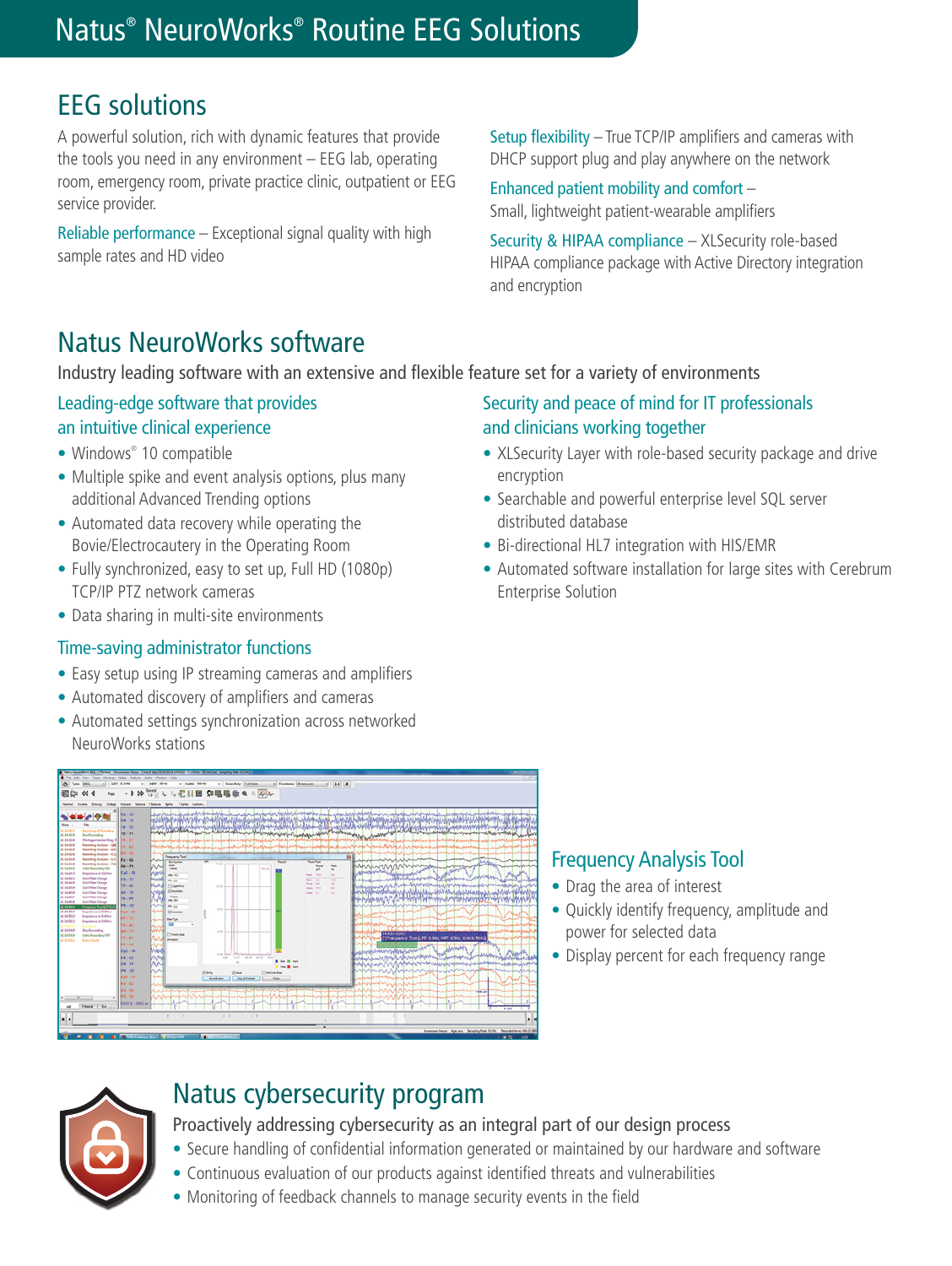# Natus NeuroWorks EEG hardware

Durable, reliable, high-quality amplifiers for dependable data acquisition



#### EEG32U

#### Simple to use amplifier designed for routine EEG studies

- 32-channel amplifier
- Up to 1024 Hz sampling rate
- On-board impedance check
- 10-20 head stamp with impedance LEDs
- Only one standard USB cable from PC to amplifier for data and power transmission



#### Natus Brain Monitor\*

Versatile amplifier expandable for different testing options

- 64 referential, 16 DC channels
- 4 kHz sampling rate
- Integrated pulse oximeter
- Touchscreen display on base unit with real time interaction with ongoing studies
- Visual impedance checking and adding notes
- Perform bio-calibrations from the patient bedside

\*requires NeuroWorks 9.0 or higher



#### Natus LED Photic Stimulator

- Eliminates acoustic and electrical interference
- Customized photic sequences
- Easy to start or stop photic series